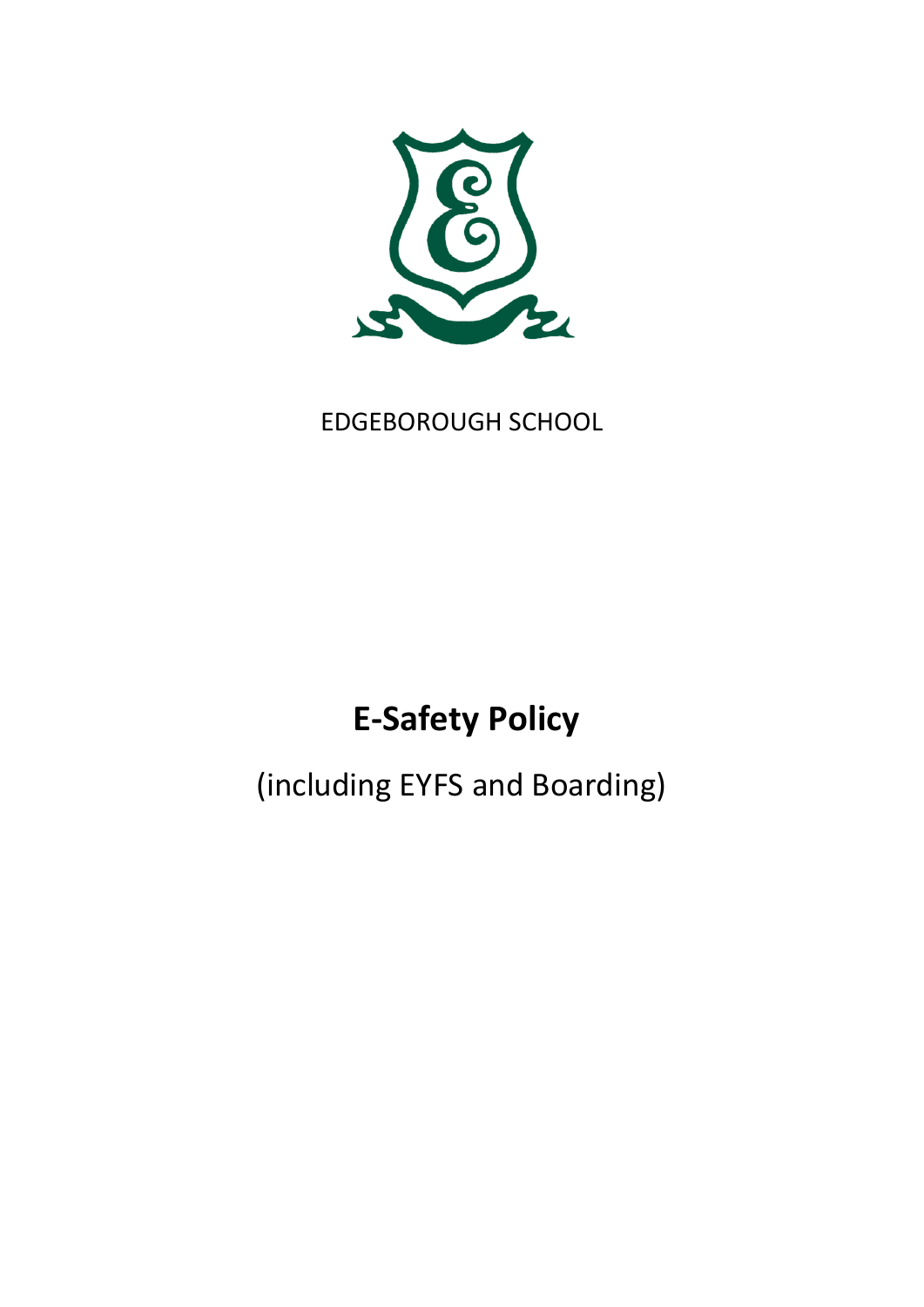### **UPDATE LOG**

| <b>DATE</b> | <b>CHANGE/NOTES</b> | <b>By Whom</b> |
|-------------|---------------------|----------------|
| 09/09/2021  | Major policy review | EB and TB      |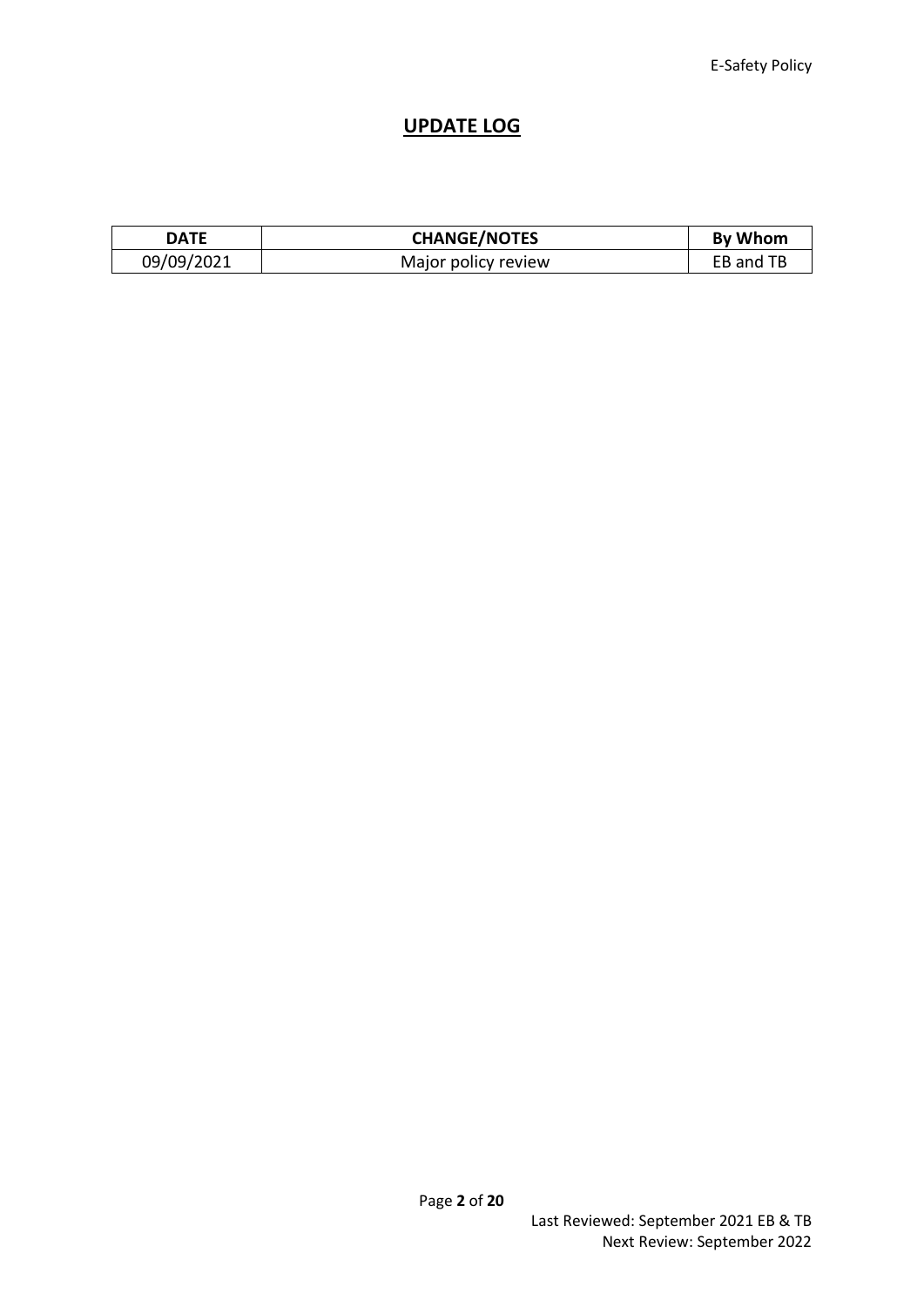# **Contents**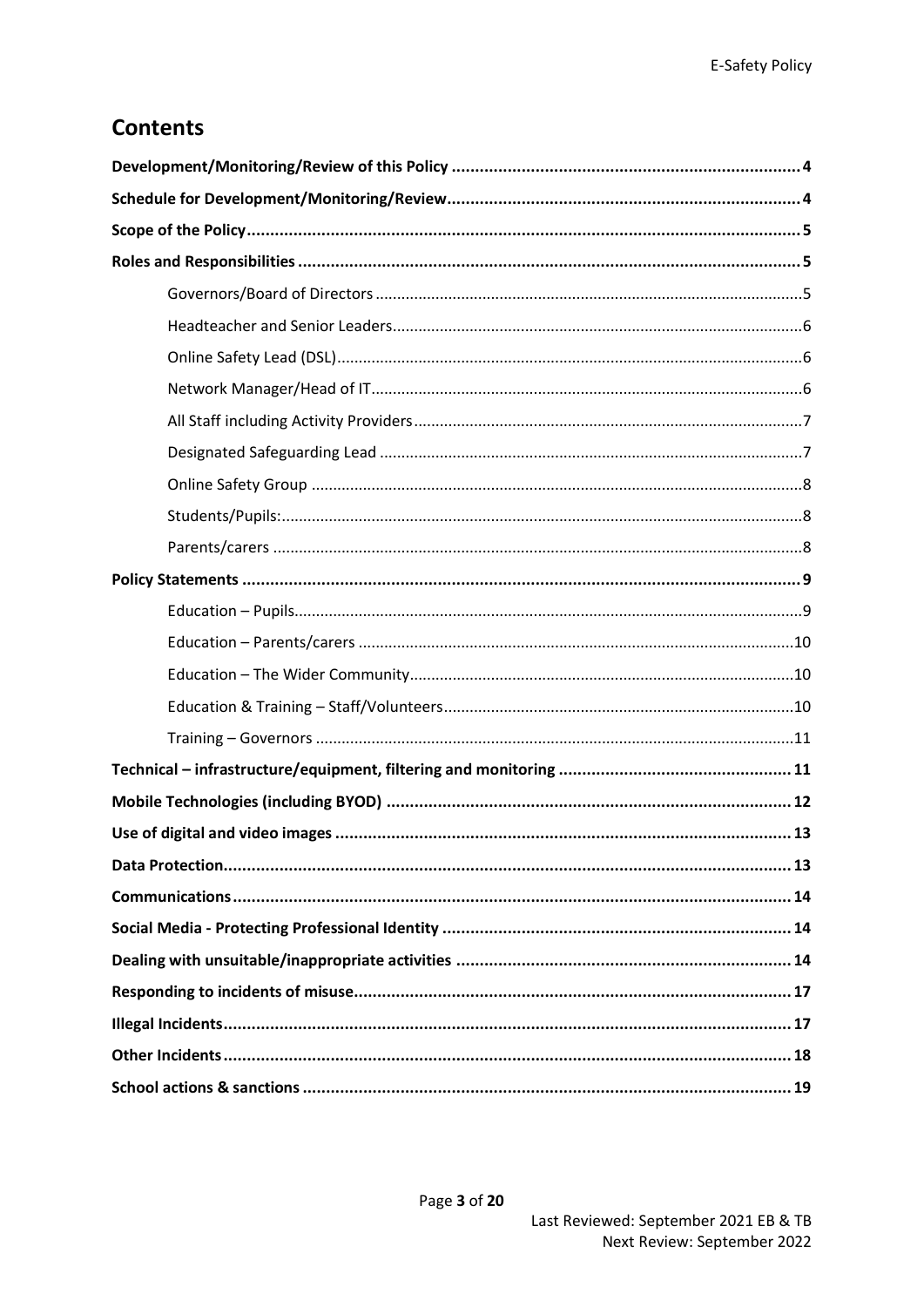#### <span id="page-3-0"></span>**Development/Monitoring/Review of this Policy**

This online safety policy has been developed by a working group made up of: Ellie Buckey (Deputy Head Pastoral and DSL), Tim Barette (Head of IT), Lee Barnard (Network Manager) and Jayne Symons (Head of Pre-Prep). The policy is then checked by other members of ELT and governors. It is made available to the rest of the school community via our website. We welcome input from other staff and parents as we are constantly reviewing online safety and aiming to improve it.

This policy should be read in conjunction with:

- The taking, storing and using images of children policy.
- The IT acceptable use policy.
- The data protection policy.
- The Safeguarding policy.
- The Staff Code of Conduct.
- <span id="page-3-1"></span>• The Behaviour Policy.

#### **Schedule for Development/Monitoring/Review**

| This E-safety policy was approved by the Board of<br>Directors/Governing Body/Governors Sub Committee on:                                                                                                                                                 | 5 <sup>th</sup> October 2021     |
|-----------------------------------------------------------------------------------------------------------------------------------------------------------------------------------------------------------------------------------------------------------|----------------------------------|
| The implementation of this E-safety policy will be monitored by<br>the:                                                                                                                                                                                   | <b>Executive Leadership Team</b> |
| The E-safety policy will be reviewed annually, or more regularly<br>in the light of significant developments in the use of<br>technologies, new threats to online safety or incidents that<br>have taken place. The next anticipated review date will be: | Annually                         |
| The Governing Body will receive a report on the<br>implementation of the E-safety policy generated by the<br>monitoring group (which will include anonymous details of<br>online safety incidents) at regular intervals:                                  | Annually                         |

The school will monitor the impact of the policy using:

• Logs of reported incidents.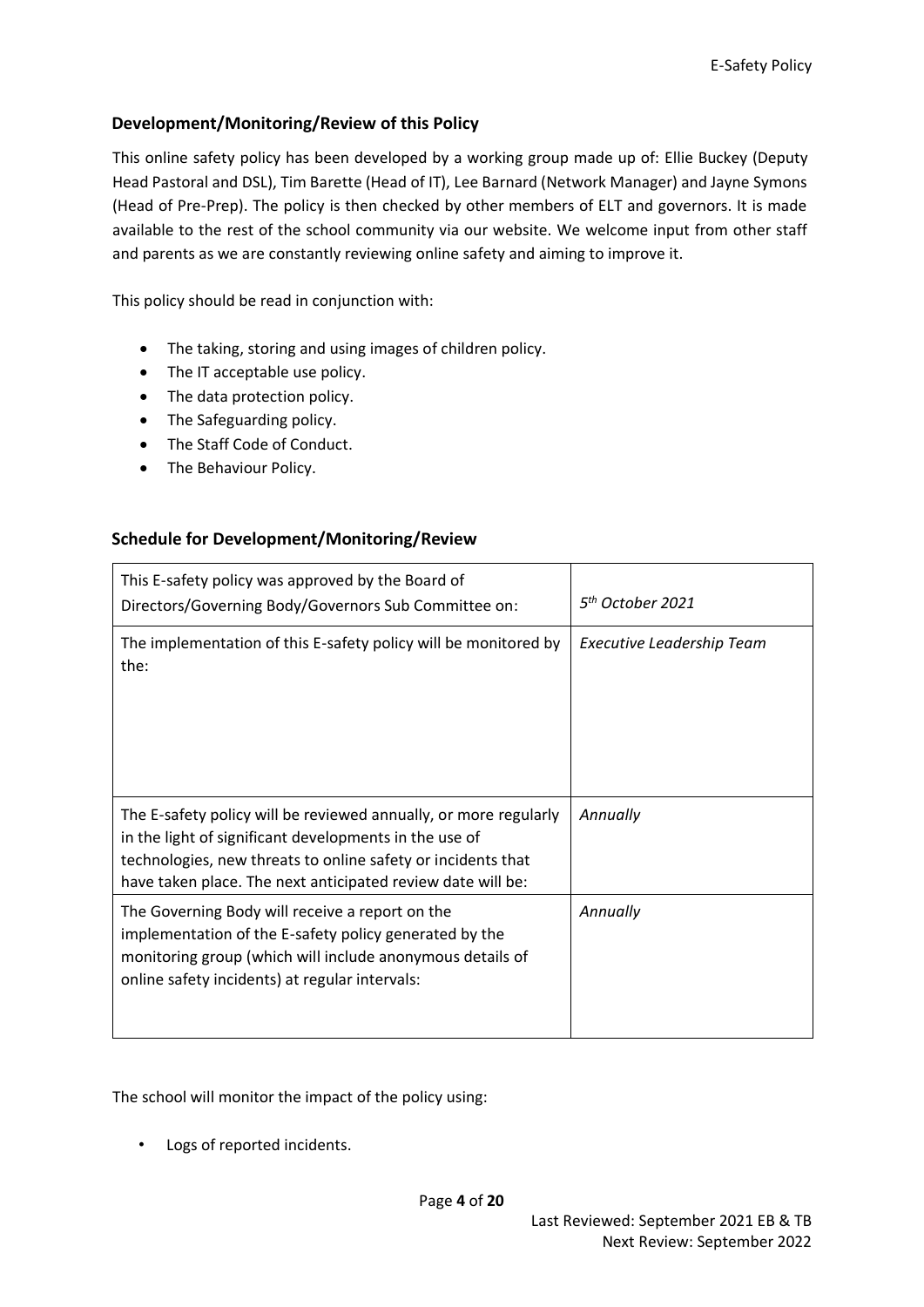- Monitoring logs of internet activity via our filtering service 'Smoothwall'.
- Surveys/questionnaires of students/pupils, parents/carers and staff.

#### <span id="page-4-0"></span>**Scope of the Policy**

This policy applies to all members of the school community (including staff, students/pupils, volunteers, parents/carers, visitors, activity providers) who have access to and are users of school digital technology systems, both in and out of the school.

The Education and Inspections Act 2006 empowers Headteachers to such extent as is reasonable, to regulate the behaviour of pupils when they are off the school site and empowers members of staff to impose disciplinary penalties for inappropriate behaviour. This is pertinent to incidents of onlinebullying or other online safety incidents covered by this policy, which may take place outside of the school, but is linked to membership of the school. The 2011 Education Act increased these powers with regard to the searching for and of electronic devices and the deletion of data. In the case of both acts, action can only be taken over issues covered by the published Behaviour Policy, Safeguarding Policy and Policy for searching pupils' possessions.

The school will deal with such incidents within this policy and associated behaviour and anti-bullying policies and will, where known, inform parents/carers of incidents of inappropriate online safety behaviour that take place out of school.

#### <span id="page-4-1"></span>**Roles and Responsibilities**

The following section outlines the online safety roles and responsibilities of individuals and groups within the school:

#### <span id="page-4-2"></span>**Governors/Board of Directors**

Governors are responsible for the approval of the online safety policy and for reviewing the effectiveness of the policy. This will be carried out by the Governors receiving regular information about online safety incidents and monitoring reports. A member of the Governing Body has taken on the role of Online Safety Governor, as part of the Safeguarding Governor role. The role of the Online Safety Governor will include:

- regular meetings with the Online Safety Co-ordinator (who is also the DSL).
- Attendance at Online Safety Group meetings.
- Regular monitoring of online safety incident logs.
- Regular monitoring of filtering/change control logs.
- Reporting to relevant Governors/Board/Committee/meeting.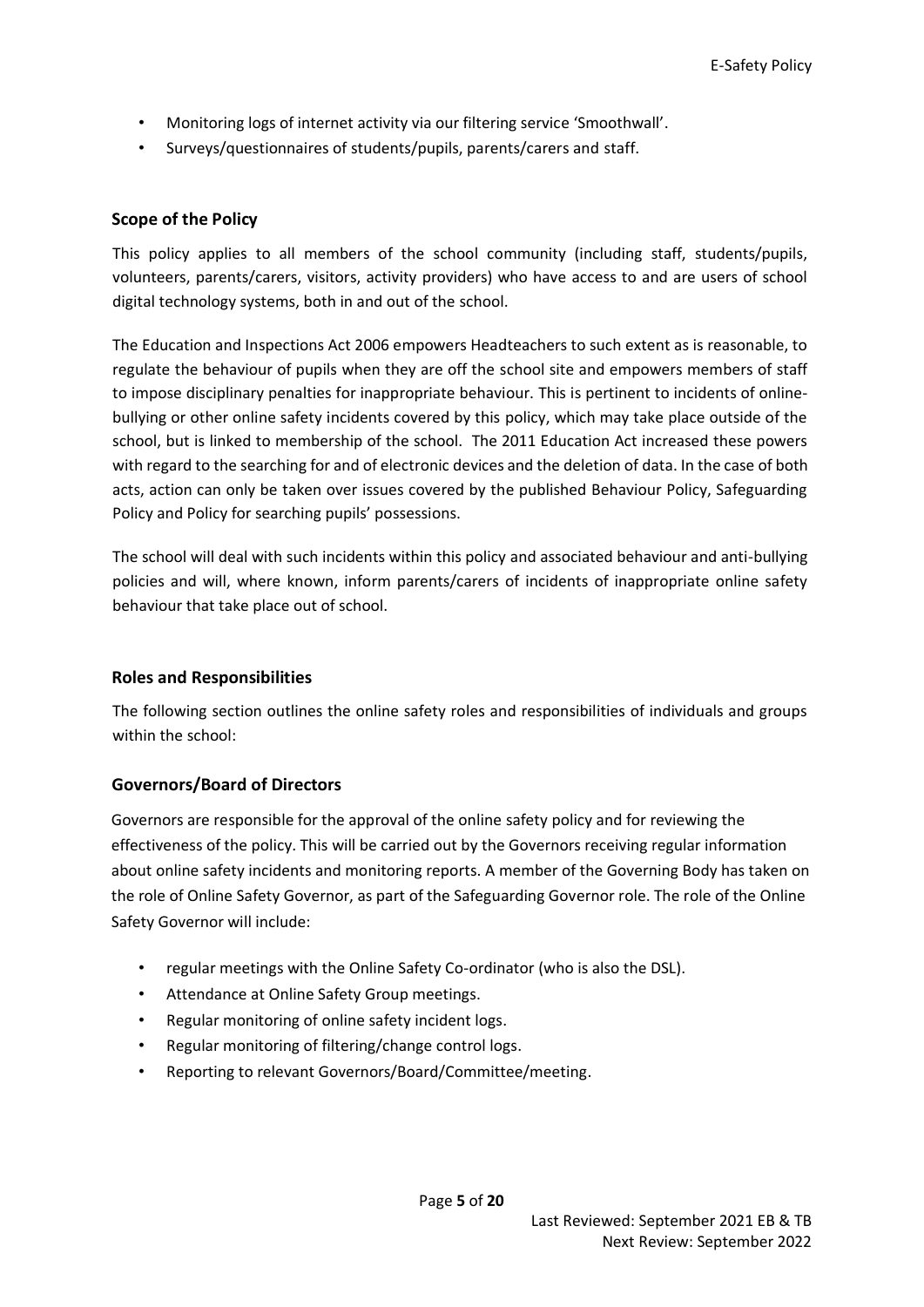#### <span id="page-5-0"></span>**Headteacher and Senior Leaders**

- The Headteacher has a duty of care for ensuring the safety (including online safety) of members of the school community, though the day to day responsibility for online safety will be delegated to the DSL.
- The Headteacher and (at least) another member of the Senior Leadership Team should be aware of the procedures to be followed in the event of a serious online safety allegation being made against a member of staff.
- The Headteacher and Senior Leaders are responsible for ensuring that the Online Safety Lead (DSL) and other relevant staff receive suitable training to enable them to carry out their online safety roles and to train other colleagues, as relevant.
- The Headteacher and Senior Leaders will ensure that there is a system in place to allow for monitoring and support of those in school who carry out the internal online safety monitoring role. This is to provide a safety net and also support to those colleagues who take on important monitoring roles.
- The Senior Leadership Team will receive monitoring reports from the Online Safety Group.

#### <span id="page-5-1"></span>**Online Safety Lead (DSL)**

- Leads the Online Safety Group.
- Takes day to day responsibility for online safety issues and has a leading role in establishing and reviewing the school online safety policies/documents.
- Ensures that all staff are aware of the procedures that need to be followed in the event of an online safety incident taking place.
- Provides training and advice for staff.
- Liaises with the Local Authority.
- Liaises with school technical staff.
- Receives reports of online safety incidents and creates a log of incidents to inform future online safety developments.
- Meets regularly with Online Safety Governor to discuss current issues, review incident logs and filtering/change control logs.
- Attends relevant meetings of Governors.

#### <span id="page-5-2"></span>**Network Manager/Head of IT**

Those with technical responsibilities are responsible for ensuring:

- that the school's technical infrastructure is secure and is not open to misuse or malicious attack.
- That the school meets required online safety technical requirements that may apply.
- That users may only access the networks and devices through a properly enforced password protection policy.
- The filtering policy is applied and updated on a regular basis and that its implementation is not the sole responsibility of any single person.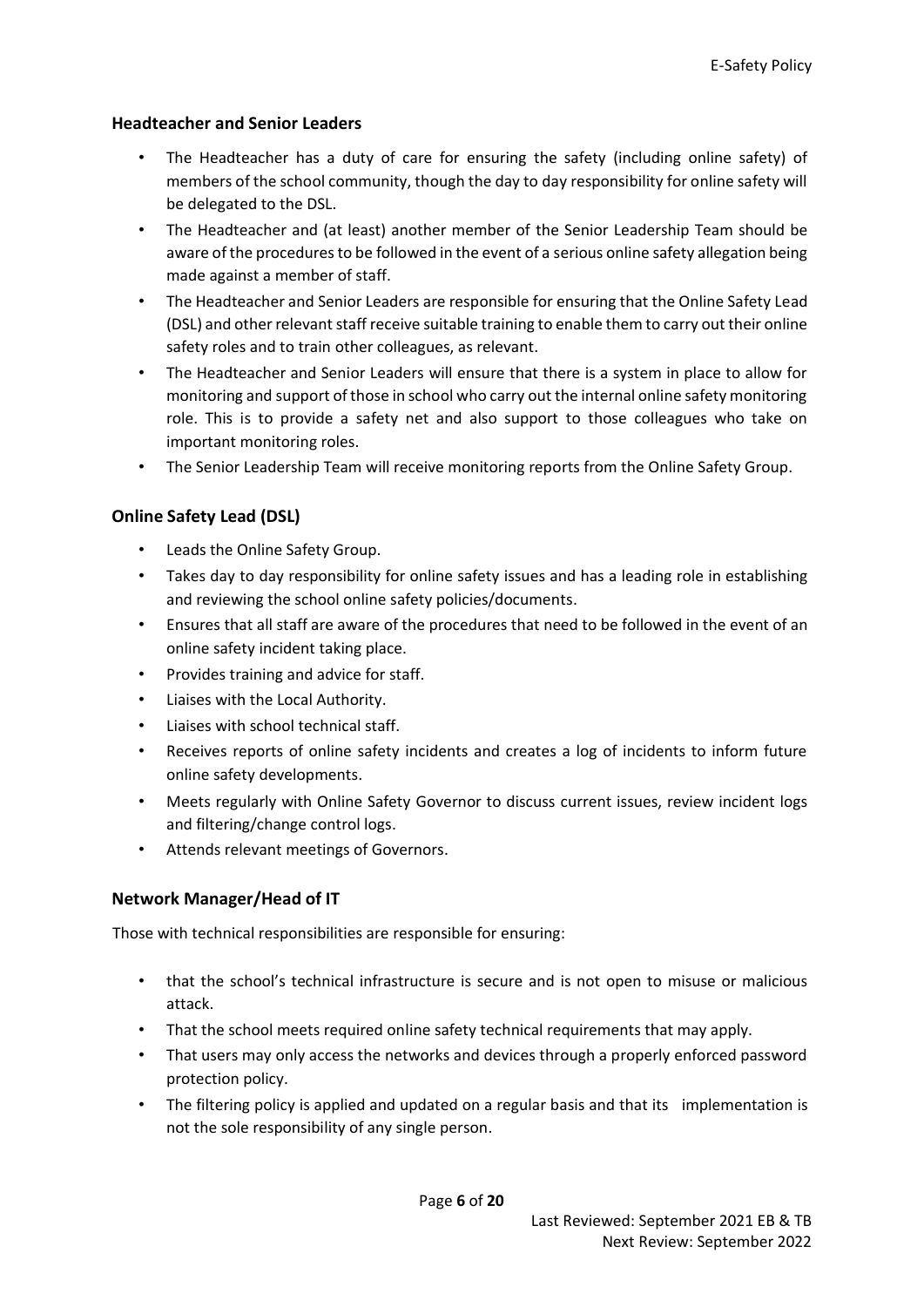- That they keep up to date with online safety technical information in order to effectively carry out their online safety role and to inform and update others as relevant.
- That the use of the networks/internet/digital technologies is regularly monitored in order that any misuse/attempted misuse can be reported to the Headteacher and Senior Leaders; for investigation/action/sanction.
- That monitoring software/systems are implemented and updated as necessary.

#### <span id="page-6-0"></span>**All Staff including Activity Providers**

Are responsible for ensuring that:

- they have an up to date awareness of online safety matters and of the current school online safety policy and practices.
- They have read, understood and signed the staff acceptable use policy/agreement (AUP) on joining the school. Reference is made to online safety in the Staff Code of Conduct which is reviewed annually and signed for by staff.
- They report any suspected misuse or problem to the Headteacher/ /DSL for investigation/action/sanction.
- All digital communications with students/pupils/parents/carers should be on a professional level and only carried out using official school systems.
- Online safety issues are embedded in all aspects of the curriculum and other activities.
- Pupils understand and follow the acceptable use policies and any relevant parts of this Esafety Policy.
- Pupils have a good understanding of research skills and the need to avoid plagiarism and uphold copyright regulations.
- They monitor the use of digital technologies, mobile devices, cameras, etc. in lessons and other school activities (where allowed) and implement current policies with regard to these devices.
- In lessons where internet use is pre-planned, pupils are guided to sites checked as suitable for their use and that processes are in place for dealing with any unsuitable material that is found in internet searches.

#### <span id="page-6-1"></span>**Designated Safeguarding Lead**

Should be trained in online safety issues and be aware of the potential for serious child protection/safeguarding issues to arise from:

- sharing of personal data;
- access to illegal/inappropriate materials;
- inappropriate on-line contact with adults/strangers;
- potential or actual incidents of grooming;
- online-bullying.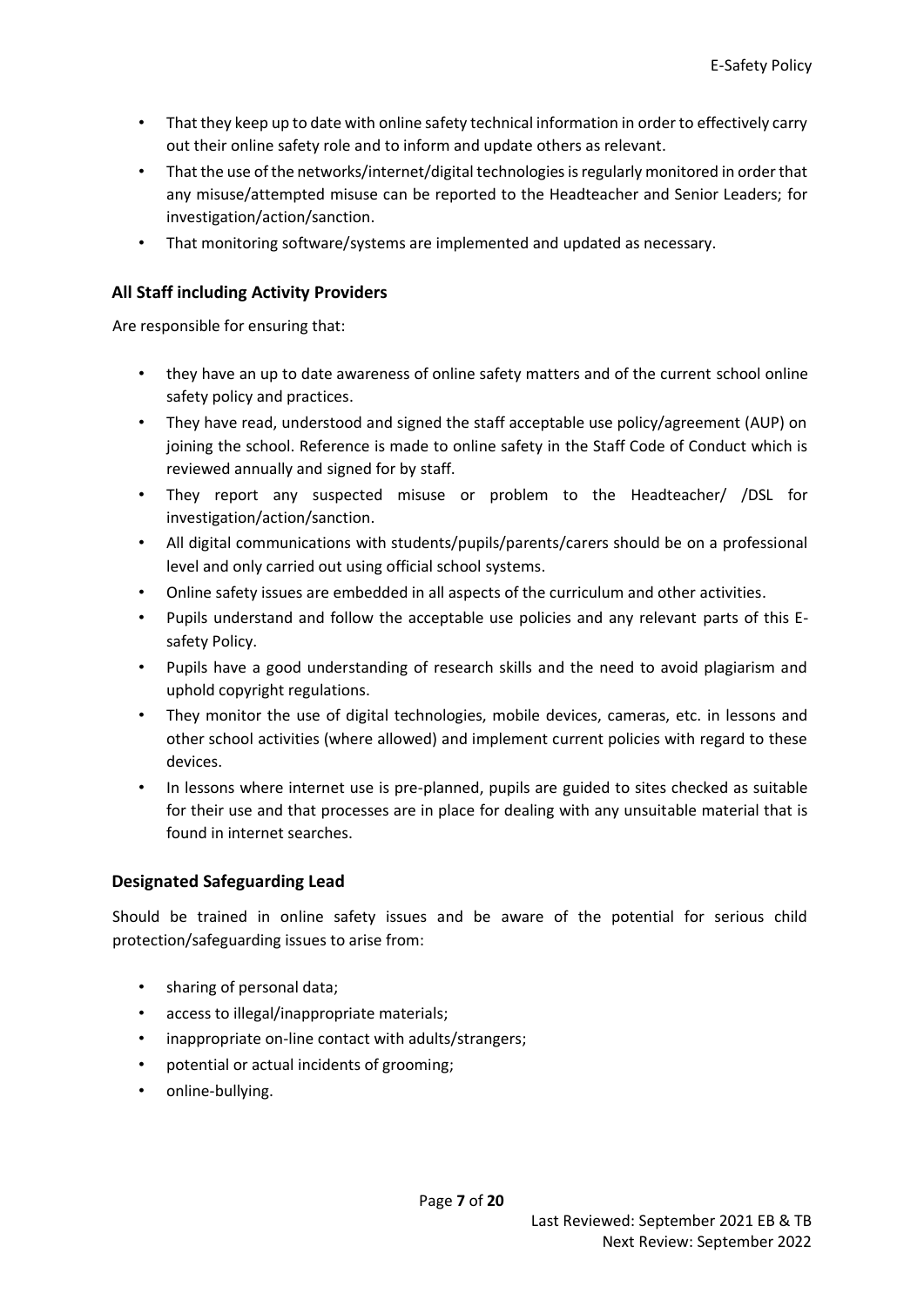#### <span id="page-7-0"></span>**Online Safety Group**

The Online Safety Group provides a consultative group that has wide representation from the school community, with responsibility for issues regarding online safety and the monitoring the Online Safety Policy including the impact of initiatives. The group will also be responsible for regular reporting to the Governing Body.

Members of the Online Safety Group will assist the Online Safety Lead (DSL) with:

- the production/review/monitoring of the school online safety policy/documents.
- Mapping and reviewing the online safety/digital literacy curricular provision ensuring relevance, breadth and progression.
- Monitoring network/internet/filtering/incident logs.
- Consulting stakeholders including parents/carers and the pupils about the online safety provision.
- Monitoring improvement actions identified through use of the 360-degree safe self-review tool.

#### <span id="page-7-1"></span>**Students/Pupils:**

- are responsible for using the school digital technology systems in accordance with the pupil acceptable use agreement.
- Have a good understanding of research skills and the need to avoid plagiarism and uphold copyright regulations.
- Need to understand the importance of reporting abuse, misuse or access to inappropriate materials and know how to do so.
- Will be expected to know and understand policies on the use of mobile devices and digital cameras. They should also know and understand policies on the taking/use of images and on online-bullying.
- Should understand the importance of adopting good online safety practice when using digital technologies out of school and realise that the school's online safety policy covers their actions out of school, if related to their membership of the school.

#### <span id="page-7-2"></span>**Parents/carers**

Parents/carers play a crucial role in ensuring that their children understand the need to use the internet/mobile devices in an appropriate way. The school will take every opportunity to help parents understand these issues through parents' evenings, newsletters, letters, website, social media and information about national/local online safety campaigns/literature. Parents and carers will be encouraged to support the school in promoting good online safety practice and to follow guidelines on the appropriate use of:

• digital and video images taken at school events;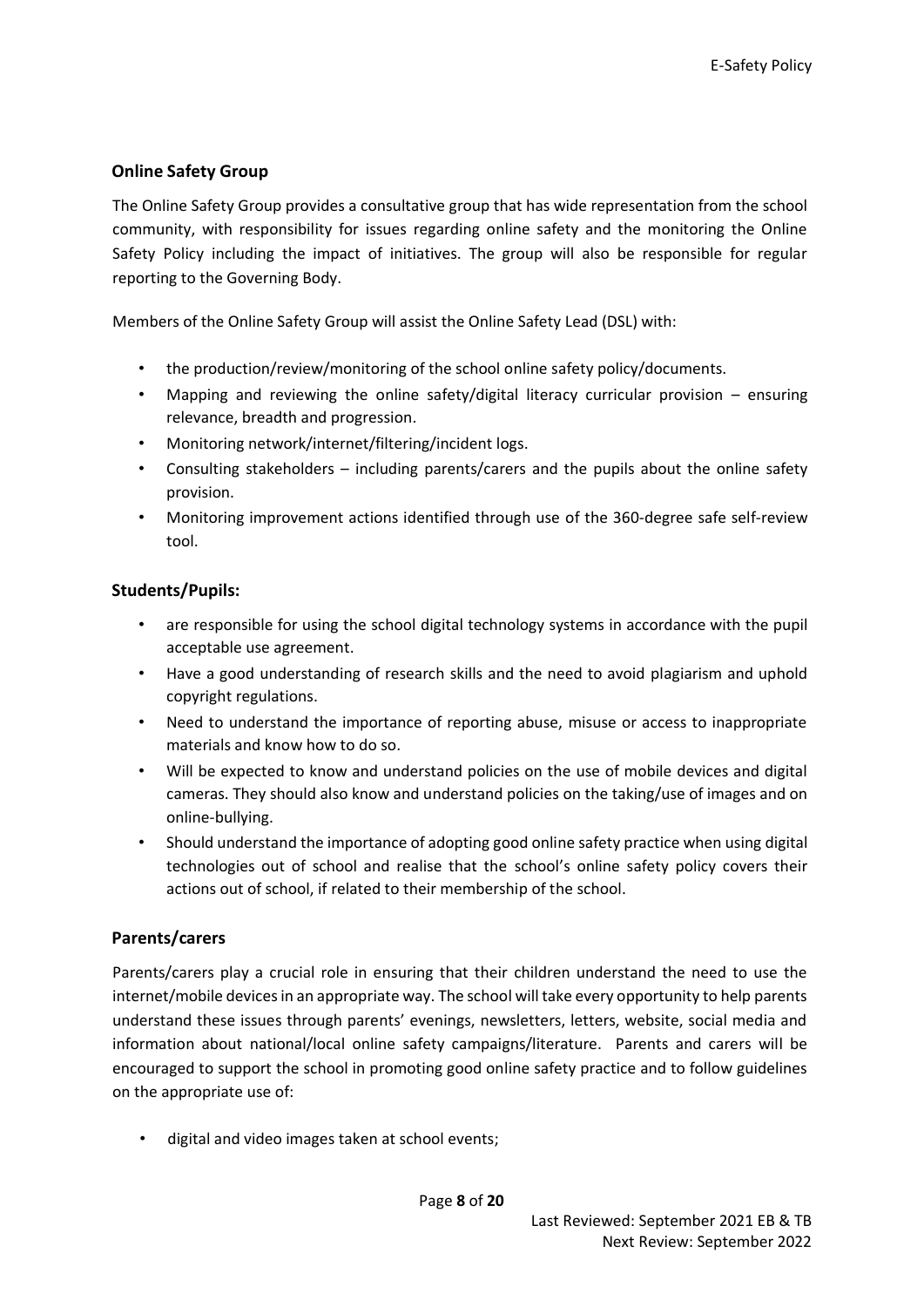- access to parents' sections of the website/Learning Platform and on-line student/pupil records;
- their children's personal devices in the school or devices the children have been leant by the school.

#### <span id="page-8-0"></span>**Policy Statements**

#### <span id="page-8-1"></span>**Education – Pupils**

Whilst regulation and technical solutions are very important, their use must be balanced by educating pupils to take a responsible approach. The education of pupils in online safety/digital literacy is therefore an essential part of the school's online safety provision. Children and young people need the help and support of the school to recognise and avoid online safety risks and build their resilience.

Online safety should be a focus in all areas of the curriculum and staff should reinforce online safety messages across the curriculum. The online safety curriculum should be broad, relevant and provide progression, with opportunities for creative activities and will be provided in the following ways:

- A planned online safety curriculum is provided as part of Computing and PHSE lessons and is regularly revisited. The school follows the Education for a Connected World Framework in order to plan the Online Safety Curriculum.
- Key online safety messages should be reinforced as part of a planned programme of assemblies and tutorial/pastoral activities.
- Pupils should be taught to be critically aware of the materials/content they access on-line and be guided to validate the accuracy of information.
- Pupils should be taught to acknowledge the source of information used and to respect copyright when using material accessed on the internet.
- Pupils should be supported in building resilience to radicalisation by providing a safe environment for debating controversial issues and helping them to understand how they can influence and participate in decision-making.
- Pupils are helped to understand the need for the pupil acceptable use agreement and required to adopt safe and responsible use both within and outside school.
- Staff should act as good role models in their use of digital technologies, the internet and mobile devices.
- In lessons where internet use is pre-planned, pupils are guided to sites checked as suitable for their use and processes are in place for dealing with any unsuitable material that is found in internet searches.
- Where pupils are allowed to freely search the internet, staff are vigilant in monitoring the content of the websites the young people visit.
- It is accepted that from time to time, for good educational reasons, students may need to research topics (e.g. racism, drugs, discrimination) that would normally result in internet searches being blocked. In such a situation, staff can request that the Technical Staff (or other relevant designated person) can temporarily remove those sites from the filtered list for the period of study. Any request to do so, should be auditable, with clear reasons for the need.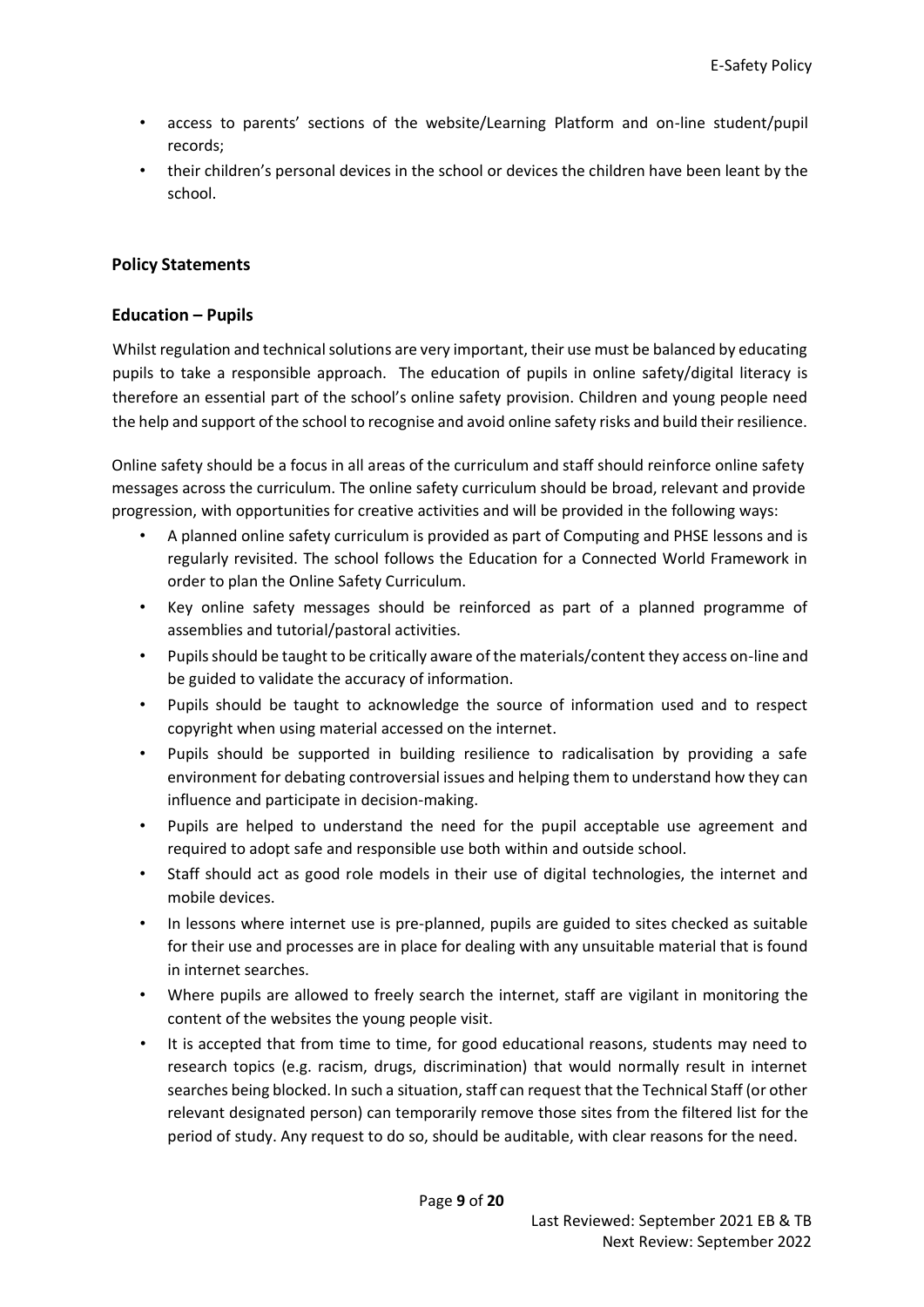#### <span id="page-9-0"></span>**Education – Parents/carers**

Many parents and carers have only a limited understanding of online safety risks and issues, yet they play an essential role in the education of their children and in the monitoring/regulation of the children's online behaviours. Parents may underestimate how often children and young people come across potentially harmful and inappropriate material on the internet and may be unsure about how to respond.

The school will therefore seek to provide information and awareness to parents and carers through:

- curriculum activities.
- Letters, newsletters, web site.
- Parents/carers evenings/sessions.
- High profile events/campaigns e.g. Safer Internet Day.
- Providing further guidance and resources.

#### <span id="page-9-1"></span>**Education – The Wider Community**

The school will provide opportunities for members of the community to gain from the school's online safety knowledge and experience. This may be offered through the following:

- Providing family learning courses in use of new digital technologies, digital literacy and online safety.
- Sharing their online safety expertise/good practice with other local schools.

#### <span id="page-9-2"></span>**Education & Training – Staff/Volunteers**

It is essential that all staff receive online safety training and understand their responsibilities, as outlined in this policy. Training will be offered as follows:

- A planned programme of formal online safety training will be made available to staff. This will be regularly updated and reinforced. An audit of the online safety training needs of all staff will be carried out regularly.
- All new staff should receive online safety training as part of their induction programme, ensuring that they fully understand the school E-safety policy and acceptable use agreements.
- It is expected that some staff will identify online safety as a training need within the performance management process.
- The Online Safety Group will receive regular updates through attendance at external training events (e.g. from SWGfL/LA/other relevant organisations) and by reviewing guidance documents released by relevant organisations.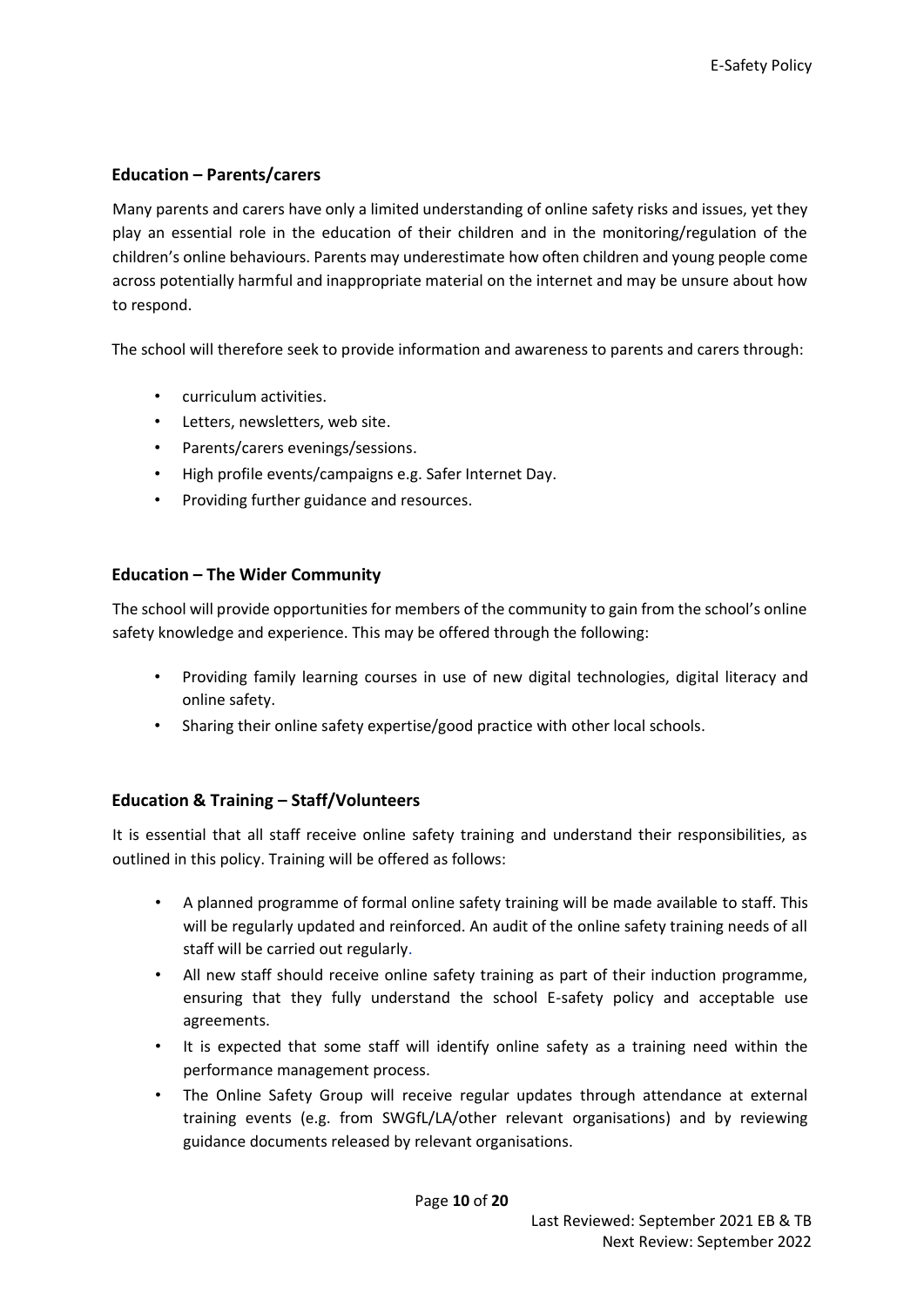- This E-safety policy and its updates will be presented to and discussed by staff in staff meetings.
- The Online Safety Group will provide advice/guidance/training to individuals as required.

#### <span id="page-10-0"></span>**Training – Governors**

Governors should take part in online safety training/awareness sessions, with particular importance for those who are members of any group involved in technology/online safety/health and safety /safeguarding. This may be offered in a number of ways:

- Attendance at training provided by the Local Authority/National Governors Association/or other relevant organisation (e.g. SWGfL).
- Participation in school training/information sessions for staff or parents (this may include attendance at assemblies/lessons).

#### <span id="page-10-1"></span>**Technical – infrastructure/equipment, filtering and monitoring**

The school will be responsible for ensuring that the school infrastructure/network is as safe and secure as is reasonably possible and that policies and procedures approved within this policy are implemented. It will also need to ensure that the relevant people named in the above sections will be effective in carrying out their online safety responsibilities.

- School technical systems will be managed in ways that ensure that the school meets recommended technical requirements.
- There will be regular reviews and audits of the safety and security of school/academy technical systems.
- Servers, wireless systems and cabling must be securely located and physical access restricted.
- All users will have clearly defined access rights to school technical systems and devices.
- All users will be provided with a username and secure password by the Network Manager/Head of IT who will keep an up-to-date record of users and their usernames. Users are responsible for the security of their username and password.
- The Network Manager is responsible for ensuring that software licence logs are accurate and up to date and that regular checks are made to reconcile the number of licences purchased against the number of software installations.
- Internet access is filtered for all users. Illegal content (child sexual abuse images) is filtered by the broadband or filtering provider by actively employing the Internet Watch Foundation CAIC list. Content lists are regularly updated, and internet use is logged and regularly monitored. There is a clear process in place to deal with requests for filtering changes.
- Internet filtering/monitoring should ensure that children are safe from terrorist and extremist material when accessing the internet.
- The school has provided enhanced/differentiated user-level filtering.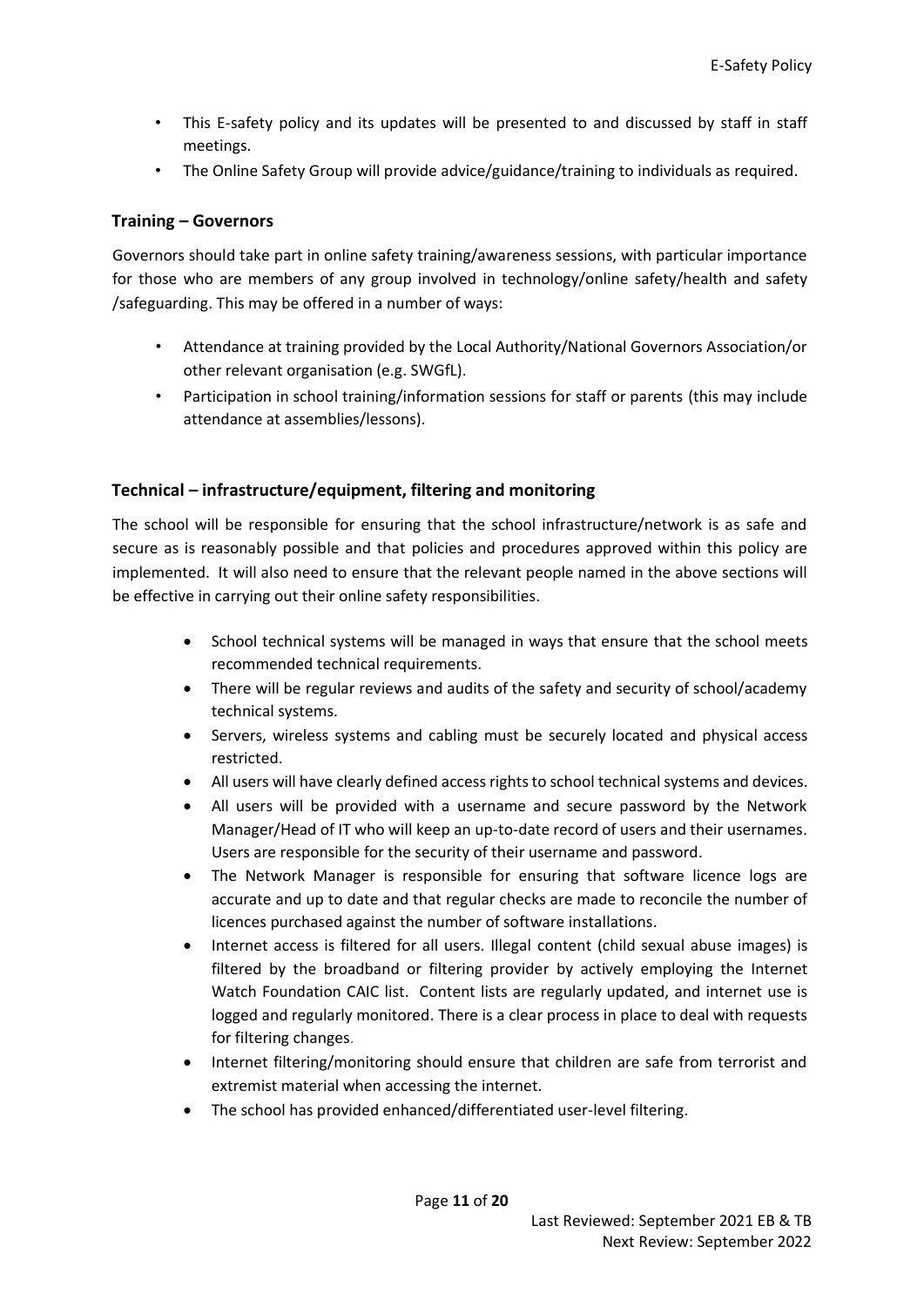- The School regularly monitors and records the activity of users on the school technical systems and users are made aware of this in the acceptable use agreement.
- In the event of a technical incident/security breach, pupils would report to their member of teaching staff and staff members would report to the Network Manager.
- Appropriate security measures are in place to protect the servers, firewalls, routers, wireless systems, workstations, mobile devices, etc. from accidental or malicious attempts which might threaten the security of the school systems and data. These are tested regularly. The school infrastructure and individual devices are protected by upto-date virus software.
- A separate Acceptable Use of IT policy is in place for pupils in Years 6-8 who are issued with school devices that may be used out of school.
- A separate Acceptable Use of IT policy is in place for all school staff and other adults working in the school.

#### <span id="page-11-0"></span>**Mobile Technologies (including BYOD)**

All users should understand that the primary purpose of the use mobile/personal devices in a school context is educational. The mobile technologies policy should be consistent with and inter-related to other relevant school polices including but not limited to the safeguarding policy, behaviour policy, bullying policy, acceptable use policy, and policies around theft or malicious damage. Teaching about the safe and appropriate use of mobile technologies should be an integral part of the school's online safety education programme.

- The school acceptable use agreements for staff, pupils/students and parents/carers will give consideration to the use of mobile technologies.
- School Devices **Personal Devices** School owned for single user School owned for multiple users Authorised  $device<sup>1</sup>$ Student owned **Staff** owned Visitor owned Allowed in school *Yes Yes Yes No<sup>2</sup> Yes Yes*  Full network access *Yes Yes Yes No No No*  Internet only *Yes Yes Yes No Yes Yes*
- The school allows:

 $1$  Authorised device – purchased by the school for use by pupils in Years 6-8.

<sup>&</sup>lt;sup>2</sup> The school permits children on the LEAP register to bring in a personal device if appropriate to support learning. This is covered by the BYOD policy.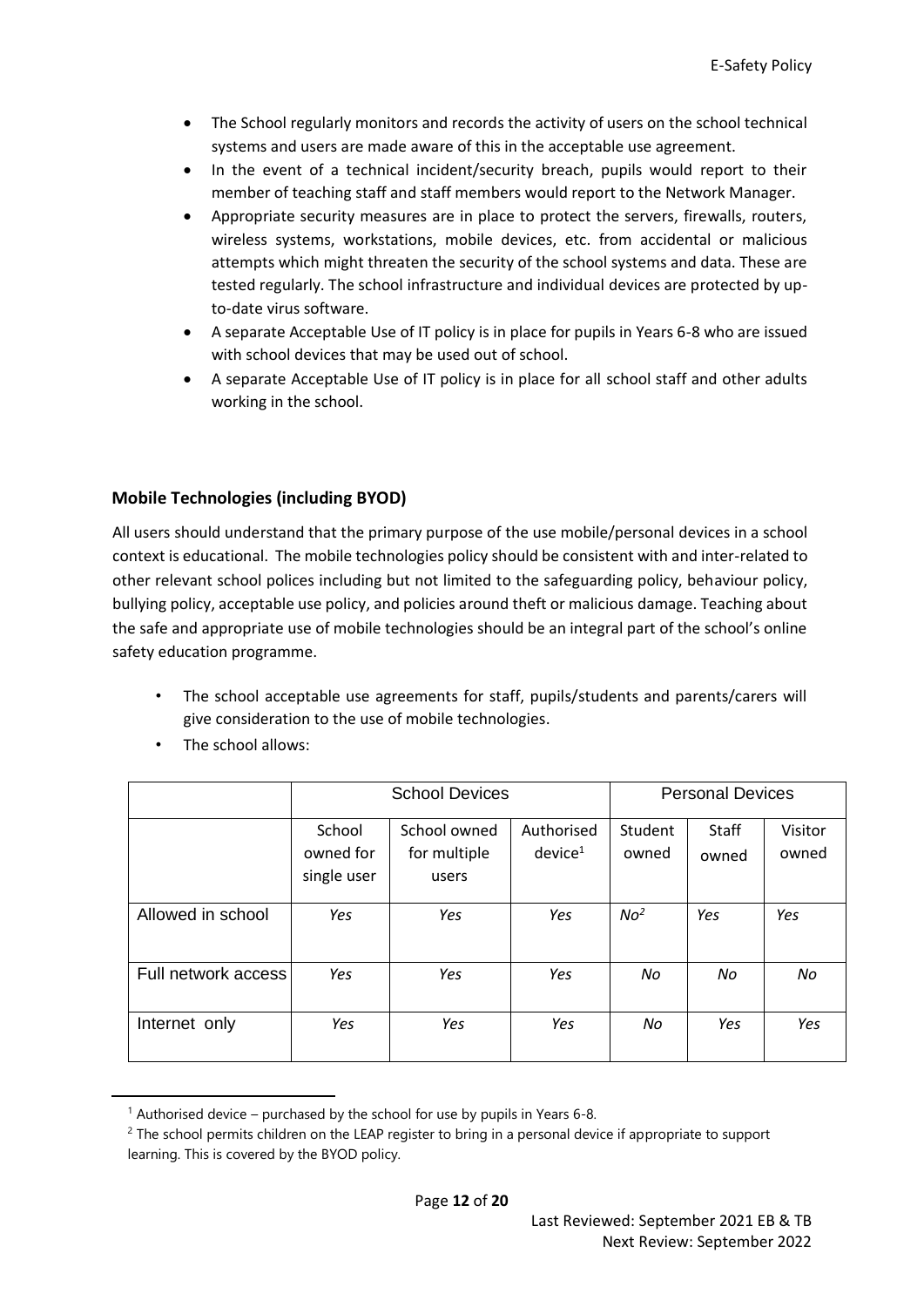#### <span id="page-12-0"></span>**Use of digital and video images**

The development of digital imaging technologies has created significant benefits to learning, allowing staff and pupils instant use of images that they have recorded themselves or downloaded from the internet. However, staff, parents/carers and pupils need to be aware of the risks associated with publishing digital images on the internet. Such images may provide avenues for online-bullying to take place. Digital images may remain available on the internet forever and may cause harm or embarrassment to individuals in the short or longer term. It is common for employers to carry out internet searches for information about potential and existing employees. The school will inform and educate users about these risks and will implement policies to reduce the likelihood of the potential for harm. The school will also ensure:

When using digital images, staff inform and educate pupils about the risks associated with the taking, use, sharing, publication and distribution of images. In particular they should recognise the risks attached to publishing their own images on the internet e.g. on social networking sites.

- Written permission from parents or carers will be obtained before photographs of students/pupils are published on the school website/social media/local press.
- In accordance with guidance from the Information Commissioner's Office, parents/carers are welcome to take videos and digital images of their children at school events for their own personal use (as such use in not covered by the Data Protection Act). To respect everyone's privacy and in some cases protection, these images should not be published/made publicly available on social networking sites, nor should parents/carers comment on any activities involving other pupils in the digital/video images.
- Staff and volunteers are allowed to take digital/video images to support educational aims, but must follow school policies concerning the sharing, distribution and publication of those images.
- Care should be taken when taking digital/video images that pupils are appropriately dressed and are not participating in activities that might bring the individuals or the school into disrepute.
- Pupils must not take, use, share, publish or distribute images of others without their permission.
- Photographs published on the website, or elsewhere that include pupils will be selected carefully and will comply with good practice guidance on the use of such images.
- Pupils' full names will not be used anywhere on a website or blog, particularly in association with photographs.
- Pupil's work can only be published with the permission of the pupil and parents or carers.

#### <span id="page-12-1"></span>**Data Protection**

Personal data will be recorded, processed, transferred and made available according to the current data protection legislation.

For further information, please see our Data Protection Policy.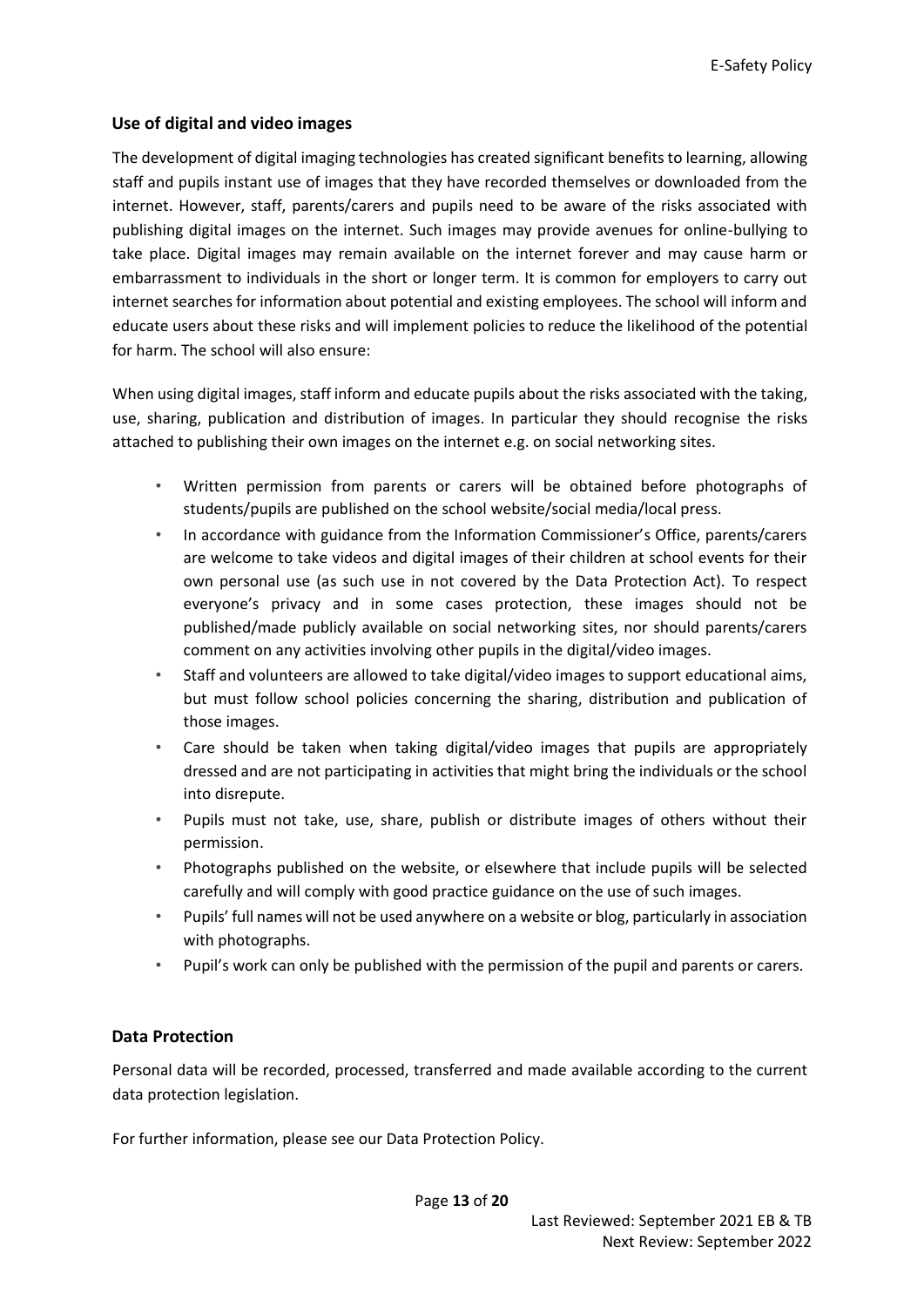#### <span id="page-13-0"></span>**Communications**

When using communication technologies, the school considers the following as good practice:

- The official school email service may be regarded as safe and secure and is monitored. Users should be aware that email communications are monitored. Staff and pupils should therefore use only the school email service to communicate with others when in school, or on school systems (e.g. by remote access).
- Users must immediately report, to the nominated person  $-$  in accordance with the school policy, the receipt of any communication that makes them feel uncomfortable, is offensive, discriminatory, threatening or bullying in nature and must not respond to any such communication.
- Any digital communication between staff and pupils or parents/carers must be professional in tone and content.
- Pupils should be taught about online safety issues, such as the risks attached to the sharing of personal details. They should also be taught strategies to deal with inappropriate communications and be reminded of the need to communicate appropriately when using digital technologies.
- Personal information should not be posted on the school website and only official email addresses should be used to identify members of staff.

#### <span id="page-13-1"></span>**Social Media - Protecting Professional Identity**

Please see the separate Social Media Policy.

#### <span id="page-13-2"></span>**Dealing with unsuitable/inappropriate activities**

Some internet activity e.g. accessing child abuse images or distributing racist material is illegal and would obviously be banned from school and all other technical systems. Other activities e.g. cyberbullying would be banned and could lead to criminal prosecution. There are however a range of activities which may, generally, be legal but would be inappropriate in a school context, either because of the age of the users or the nature of those activities.

The school believes that the activities referred to in the following section would be inappropriate in a school context and that users, as defined below, should not engage in these activities in/or outside the school when using school equipment or systems. The school policy restricts usage as follows: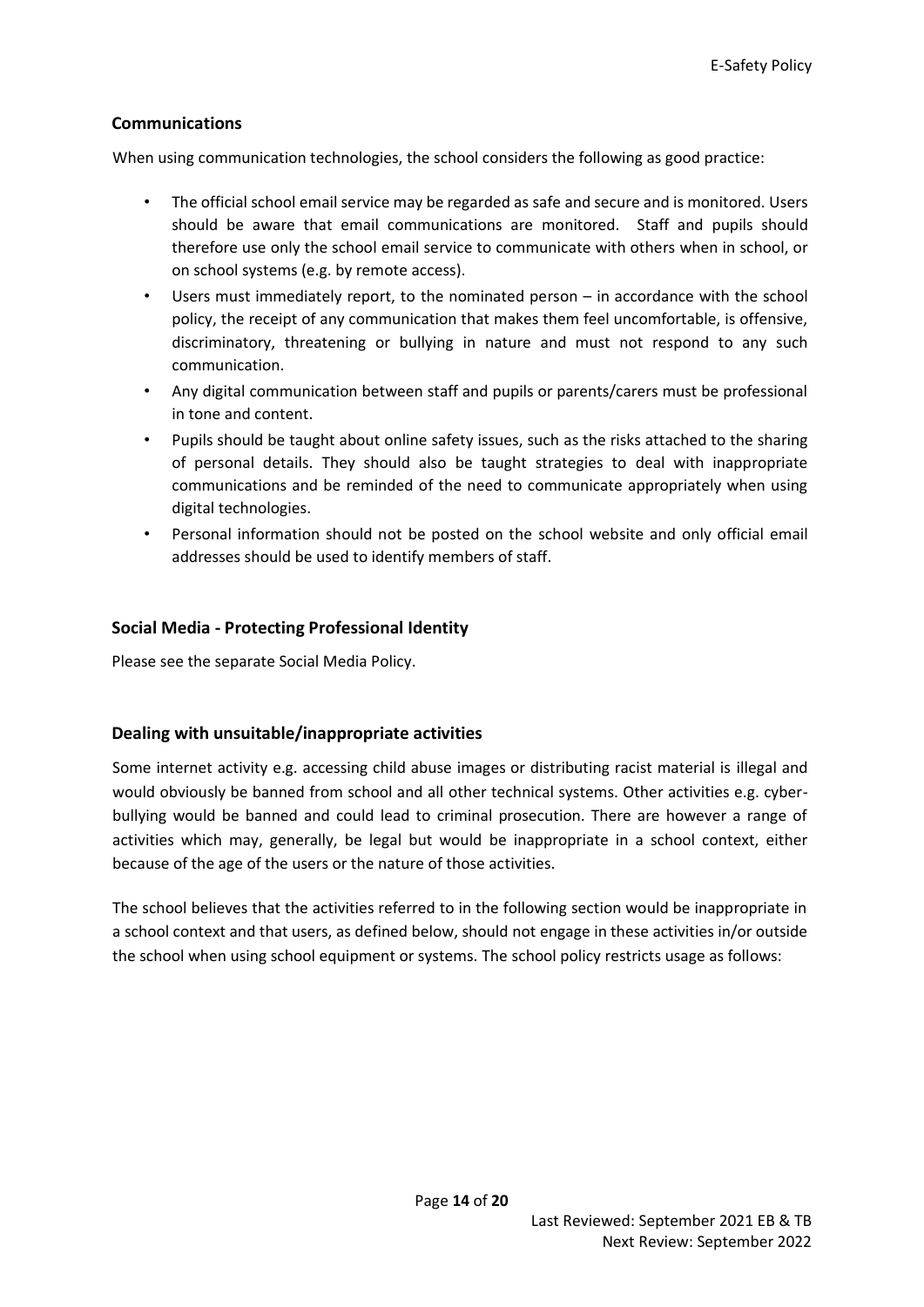| Acceptable                     |
|--------------------------------|
| Acceptable at certain times    |
| Acceptable for nominated users |
| Unacceptable                   |
| Unacceptable and illegal       |

## User Actions

| Users shall<br>not visit<br>Internet<br>sites, make,<br>post.<br>download,<br>upload, data<br>transfer,<br>communica<br>te or pass<br>on,<br>material,<br>remarks,<br>or<br>comments<br>that<br>contain or<br>relate to: | Child sexual abuse images - The making, production or distribution<br>of indecent images of children. Contrary to The Protection of<br>Children Act 1978                         |  |   | X        |
|--------------------------------------------------------------------------------------------------------------------------------------------------------------------------------------------------------------------------|----------------------------------------------------------------------------------------------------------------------------------------------------------------------------------|--|---|----------|
|                                                                                                                                                                                                                          | proposals Grooming, incitement, arrangement or facilitation of sexual acts<br>against children Contrary to the Sexual Offences Act 2003.                                         |  |   | X        |
|                                                                                                                                                                                                                          | Possession of an extreme pornographic image (grossly offensive,<br>disgusting or otherwise of an obscene character) Contrary to the<br>Criminal Justice and Immigration Act 2008 |  |   | $\times$ |
|                                                                                                                                                                                                                          | Criminally racist material in UK - to stir up religious hatred (or<br>hatred on the grounds of sexual orientation) - contrary to the<br>Public Order Act 1986                    |  |   | X        |
|                                                                                                                                                                                                                          | Pornography                                                                                                                                                                      |  | X |          |
|                                                                                                                                                                                                                          | Promotion of any kind of discrimination                                                                                                                                          |  | X |          |
|                                                                                                                                                                                                                          | threatening behaviour, including promotion of physical violence or<br>mental harm                                                                                                |  | X |          |
|                                                                                                                                                                                                                          |                                                                                                                                                                                  |  |   |          |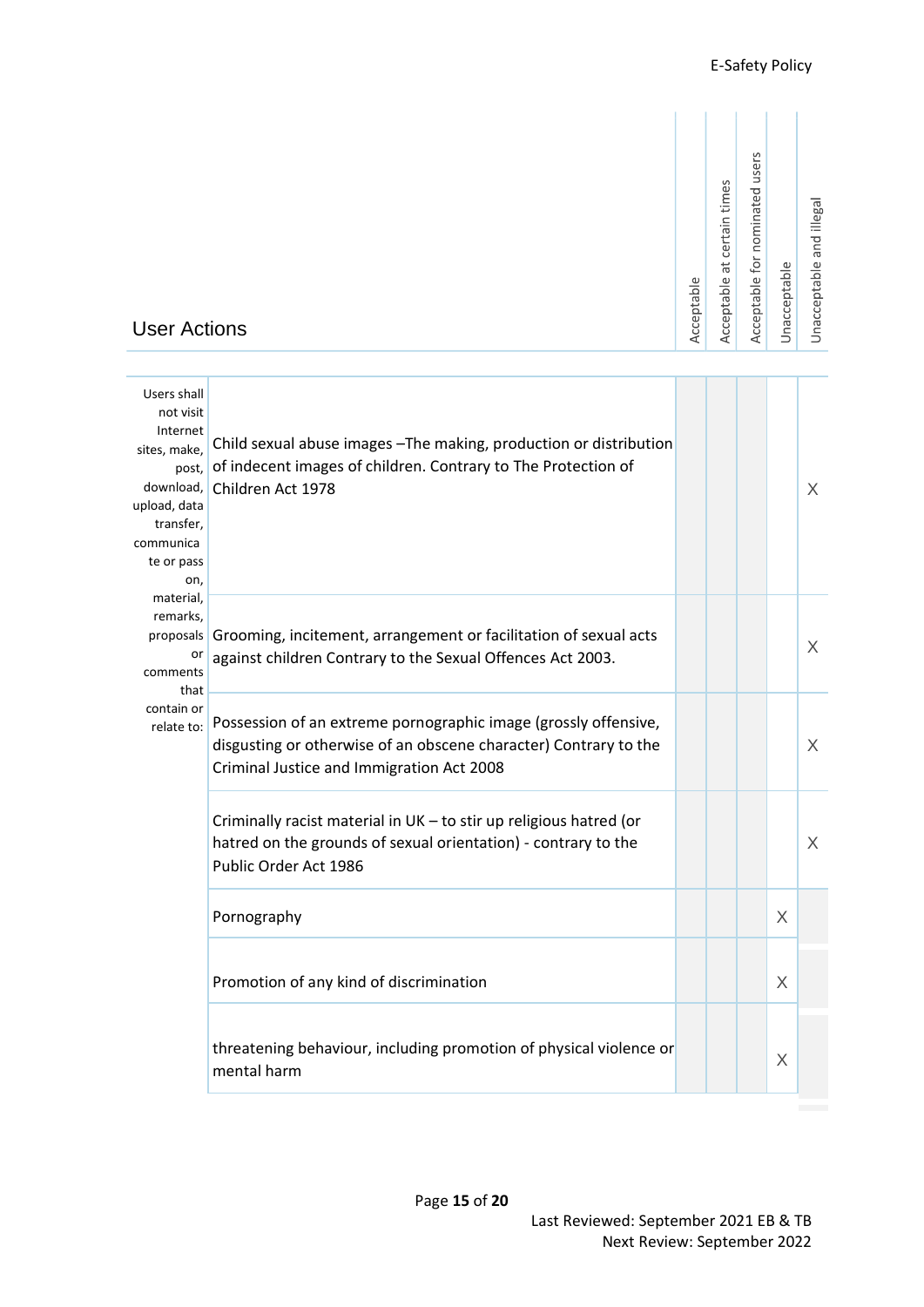|                      | Promotion of extremism or terrorism                                                                                                                                                                                                                                                                                                                                                                                                                                                                                                  |  |   | $\times$ |
|----------------------|--------------------------------------------------------------------------------------------------------------------------------------------------------------------------------------------------------------------------------------------------------------------------------------------------------------------------------------------------------------------------------------------------------------------------------------------------------------------------------------------------------------------------------------|--|---|----------|
|                      | Any other information which may be offensive to colleagues or<br>breaches the integrity of the ethos of the school or brings the<br>school into disrepute                                                                                                                                                                                                                                                                                                                                                                            |  | X |          |
|                      | Activities that might be classed as cyber-crime under the Computer Misuse Act:<br>Gaining unauthorised access to school networks, data and files,<br>through the use of computers/devices.<br>Creating or propagating computer viruses or other harmful files.<br>Revealing or publicising confidential or proprietary information (e.g.<br>financial / personal information, databases, computer / network<br>access codes and passwords).<br>Disable/Impair/Disrupt network functionality through the use of<br>computers/devices. |  |   | X        |
|                      | Using penetration testing equipment (without relevant permission).                                                                                                                                                                                                                                                                                                                                                                                                                                                                   |  |   | Χ        |
|                      | Using systems, applications, websites or other mechanisms that bypass the<br>filtering or other safeguards employed by the school/academy                                                                                                                                                                                                                                                                                                                                                                                            |  | X |          |
| and passwords)       | Revealing or publicising confidential or proprietary information (e.g.<br>financial/personal information, databases, computer/network access codes                                                                                                                                                                                                                                                                                                                                                                                   |  | X |          |
| use of the internet) | Unfair usage (downloading/uploading large files that hinders others in their                                                                                                                                                                                                                                                                                                                                                                                                                                                         |  | X |          |
|                      | Using school systems to run a private business                                                                                                                                                                                                                                                                                                                                                                                                                                                                                       |  | X |          |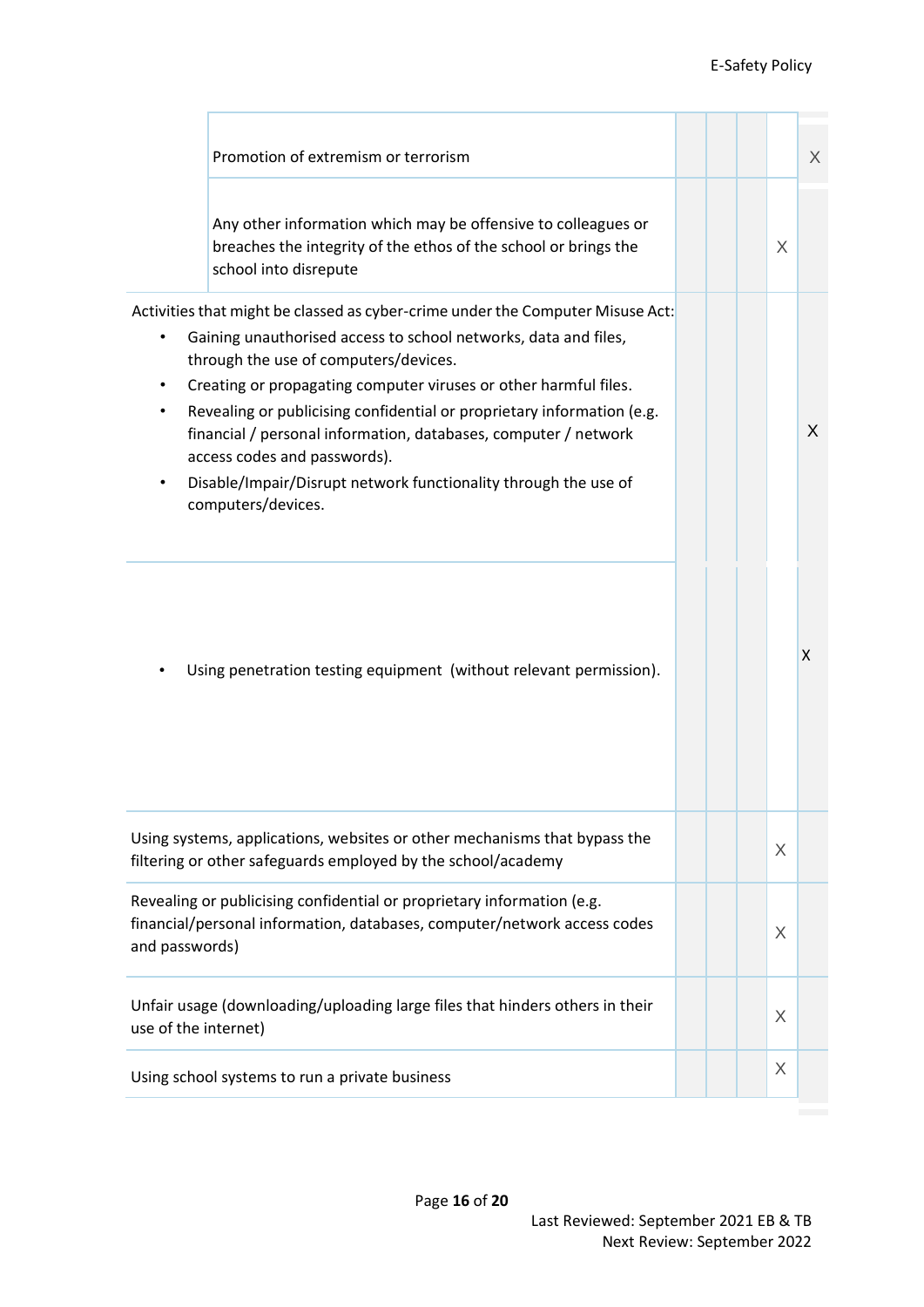| Infringing copyright                   |   |          | X        |  |
|----------------------------------------|---|----------|----------|--|
| On-line gaming (educational)           | X |          |          |  |
| On-line gaming (non-educational)       |   |          | X        |  |
| On-line gambling                       |   |          | $\times$ |  |
| On-line shopping/commerce              | X |          |          |  |
| File sharing                           |   | $\times$ |          |  |
| Use of social media                    |   | X        |          |  |
| Use of messaging apps                  |   | X        |          |  |
| Use of video broadcasting e.g. Youtube | X |          |          |  |

#### <span id="page-16-0"></span>**Responding to incidents of misuse**

This guidance is intended for use when staff need to manage incidents that involve the use of online services. It encourages a safe and secure approach to the management of the incident. Incidents might involve illegal or inappropriate activities.

#### <span id="page-16-1"></span>**Illegal Incidents**

If there is any suspicion that the web site(s) concerned may contain child abuse images, or if there is any other suspected illegal activity, refer to the right hand side of the Flowchart (below and appendix) for responding to online safety incidents and report immediately to the police.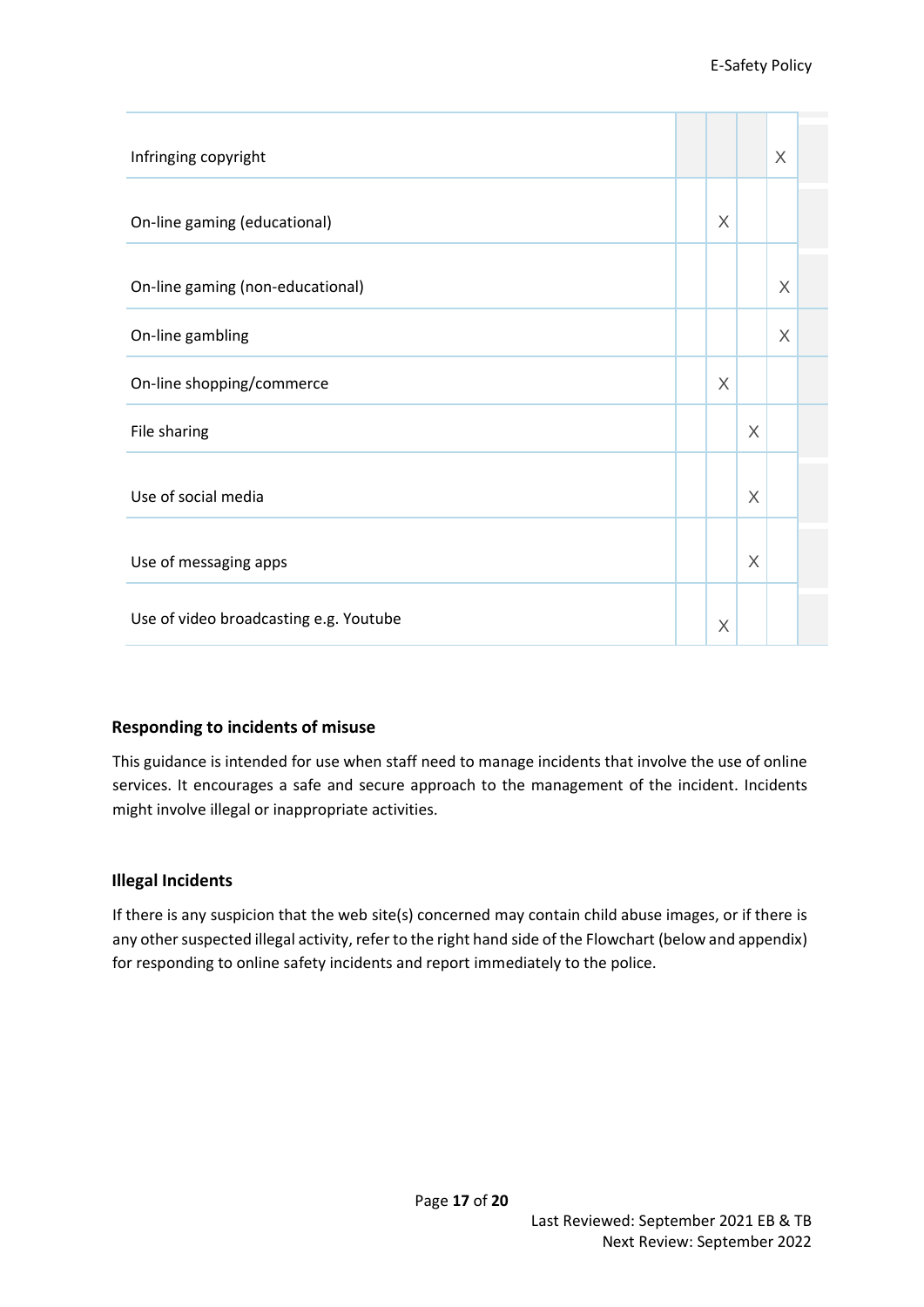

# <span id="page-17-0"></span>**Other Incidents**

It is hoped that all members of the school community will be responsible users of digital technologies, who understand and follow school policy. However, there may be times when

Page **18** of **20**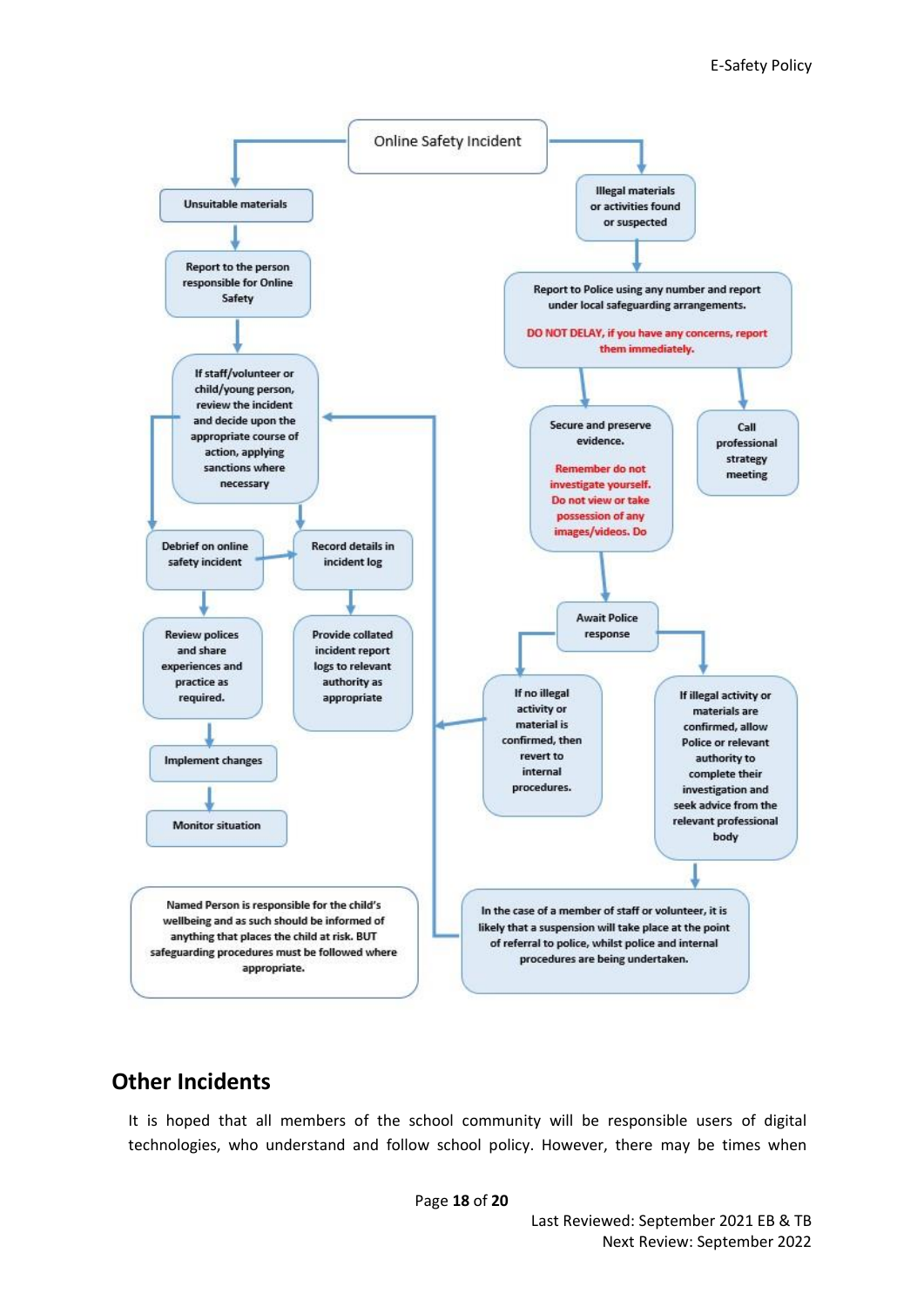infringements of the policy could take place, through careless or irresponsible or, very rarely, through deliberate misuse.

In the event of suspicion, all steps in this procedure should be followed:

- Have more than one senior member of staff involved in this process. This is vital to protect individuals if accusations are subsequently reported.
- Conduct the procedure using a designated computer that will not be used by young people and if necessary can be taken off site by the police should the need arise. Use the same computer for the duration of the procedure.
- It is important to ensure that the relevant staff should have appropriate internet access to conduct the procedure, but also that the sites and content visited are closely monitored and recorded (to provide further protection).
- Record the URL of any site containing the alleged misuse and describe the nature of the content causing concern. It may also be necessary to record and store screenshots of the content on the machine being used for investigation. These may be printed, signed and attached to the form (except in the case of images of child sexual abuse – see below).
- Once this has been completed and fully investigated the group will need to judge whether this concern has substance or not. If it does, then appropriate action will be required and could include the following:
	- o Internal response or discipline procedures o Involvement by Local Authority/Academy Group or national/local organisation (as relevant).
	- o Police involvement and/or action.
- If content being reviewed includes images of child abuse, then the monitoring should be halted and referred to the Police immediately. Other instances to report to the police would include:
	- $\circ$  incidents of 'grooming' behaviour  $\circ$  the sending of obscene materials to a child o adult material which potentially breaches the Obscene Publications Act o criminally racist material  $\circ$  promotion of terrorism or extremism
	- $\circ$  offences under the Computer Misuse Act (see User Actions chart above)  $\circ$ other criminal conduct, activity or materials.
- Isolate the computer in question as best you can. Any change to its state may hinder a later police investigation.

It is important that all of the above steps are taken as they will provide an evidence trail for the school and possibly the police and demonstrate that visits to these sites were carried out for safeguarding purposes. The completed form should be retained by the group for evidence and reference purposes.

## <span id="page-18-0"></span>**School actions & sanctions**

It is more likely that the school will need to deal with incidents that involve inappropriate rather than illegal misuse. It is important that any incidents are dealt with as soon as possible in a